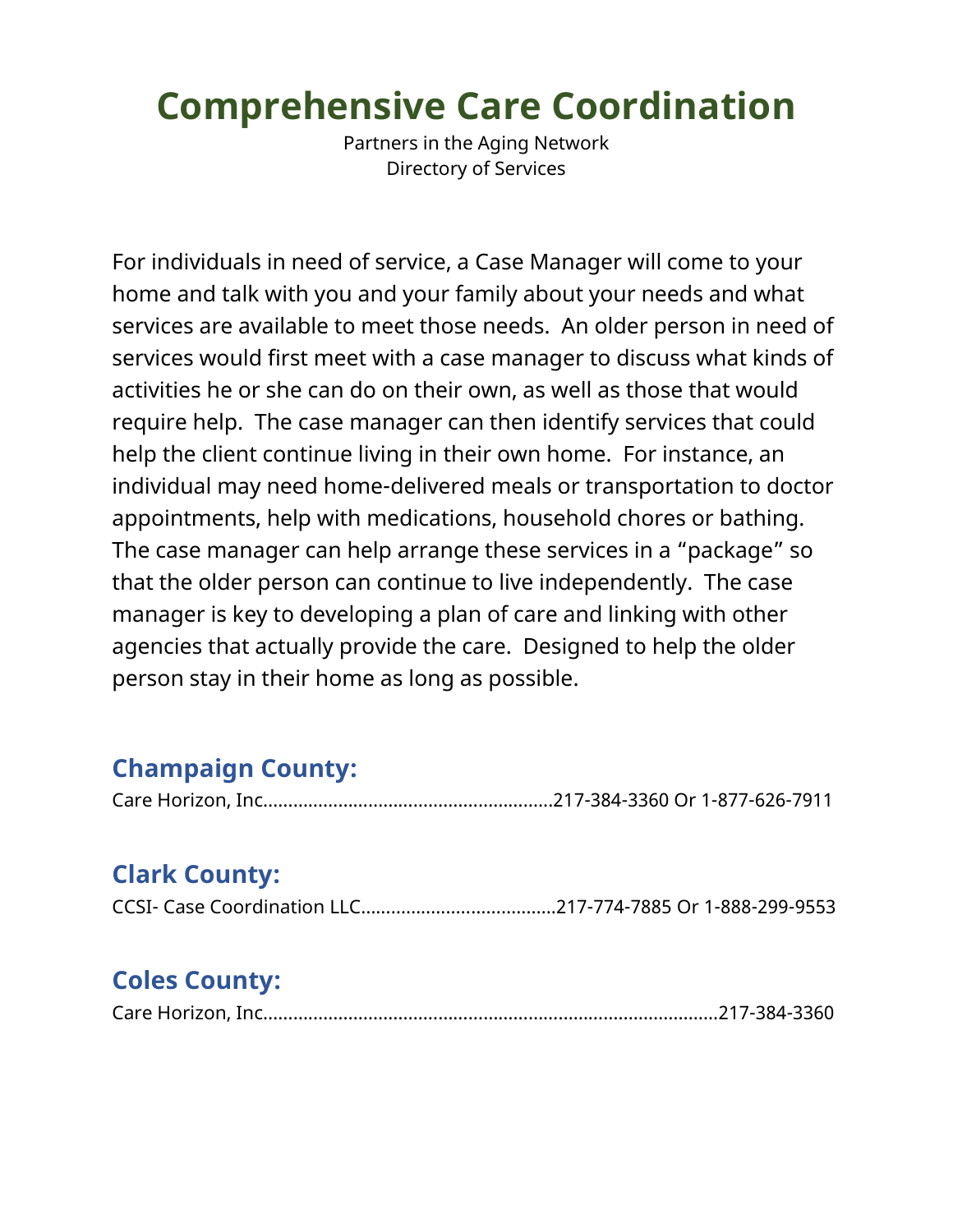# **Comprehensive Care Coordination**

Partners in the Aging Network Directory of Services

# **Cumberland County:**

#### **DeWitt County:**

## **Douglas County:**

# **Edgar County:**

|--|--|--|

# **Ford County:**

#### **Iroquois County:**

Iroquois County Public Health Department …….………………….…………….815-432-2483

#### **Livingston County:**

|--|--|--|

## **Macon County:**

|--|--|